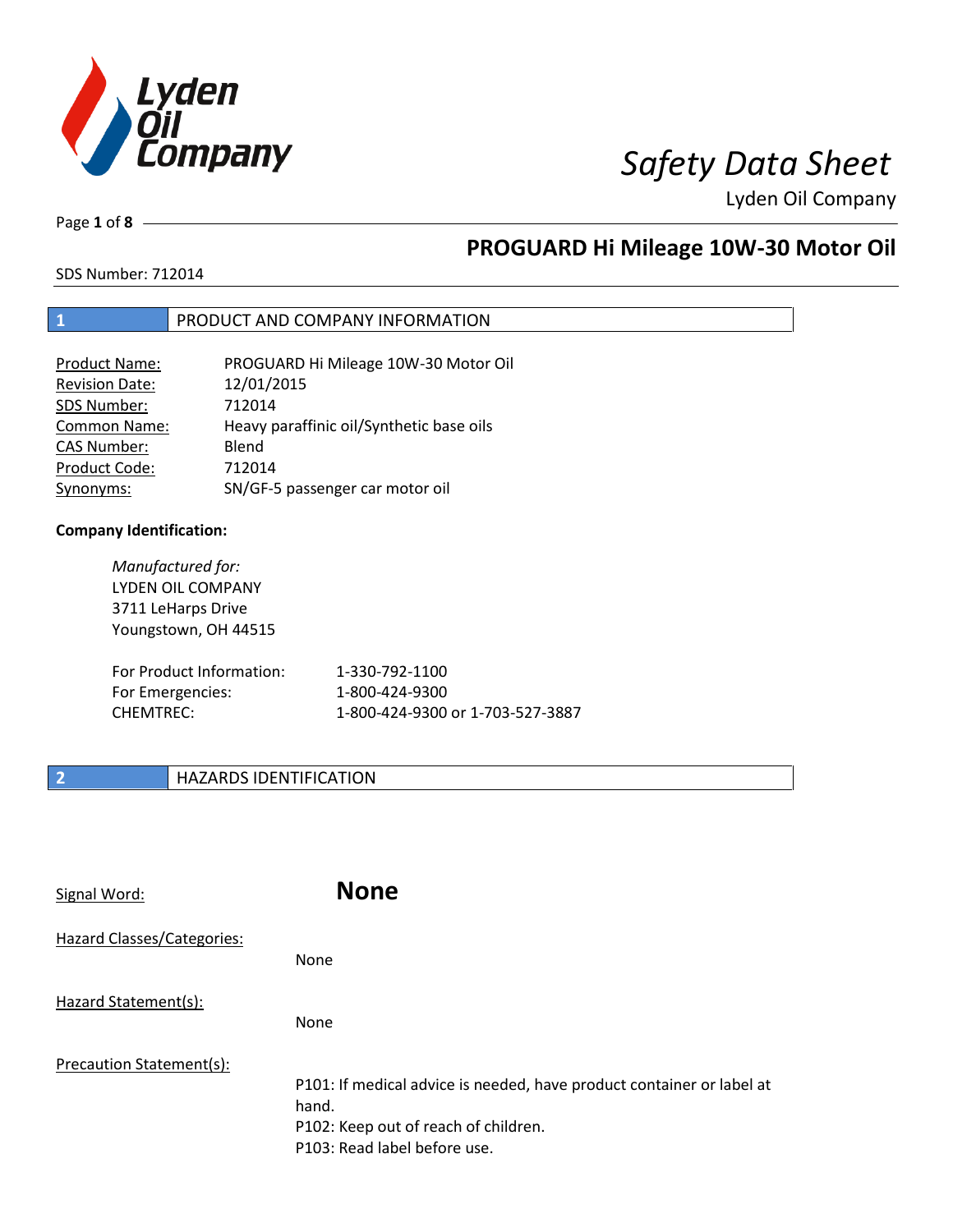

Page **2** of **8**

## **PROGUARD Hi Mileage 10W-30 Motor Oil**

SDS Number: 712014

Other Hazard Statement(s):

Repeated exposure may cause skin dryness or cracking.

**3** COMPOSITION / INFORMATION ON INGREDIENTS

Ingredients:

*Mixture of the substances listed below with nonhazardous additions.*

| <b>Chemical Name</b>                                           | <b>CAS Number</b> | Percentage   |
|----------------------------------------------------------------|-------------------|--------------|
| Distillates (petroleum), solvent-refined heavy paraffinic      | 64741-88-4        | $0 - 100$    |
| Residual oils (petroleum), solvent refined                     | 64742-01-4        | $0 - 100$    |
| Residual oils (petroleum), hydrotreated                        | 64742-57-0        | $0 - 100$    |
| Residual oils (petroleum), solvent dewaxed                     | 64742-62-7        | $0 - 100$    |
| Lubricating oils (petroleum), C>25, hydrotreated bright stock  | 72623-83-7        | $0 - 100$    |
| Lubricating oils (petroleum), C20-C50, hydrotreated neutral    | 72623-87-1        | $0 - 40$     |
| oil-based                                                      | 178603-64-0       | $0 - 45$     |
| Gas oils (petroleum), hydrocracked, C15-C30, branched and      | 178603-65-1       | $0 - 45$     |
| cyclic, high VI                                                | 178603-66-2       | $0 - 45$     |
| Gas oils (petroleum), hydrocracked, C20-C40, branched and      | N/A               | $4 - 24$     |
| cyclic, high VI                                                | 64742-52-5        | $0 - 26$     |
| Gas oils (petroleum), hydrocracked, C25-C55, branched and      | 68649-42-3        | $0.25 - 1.5$ |
| cyclic, high VI                                                |                   |              |
| Mineral Oil                                                    |                   |              |
| Petroleum distillates, hydrotreated heavy naphthenic           |                   |              |
| Phosphorodithioic acid, O,O-di-C1-C14-alkyl esters, zinc salts |                   |              |

*\*Any concentration shown as a range is to protect confidentiality or is due to batch variation.*

**4 FIRST AID MEASURES** 

Description of First Aid Measures:

Inhalation:

If symptoms develop, move victim to fresh air. If symptoms persist, obtain medical attention.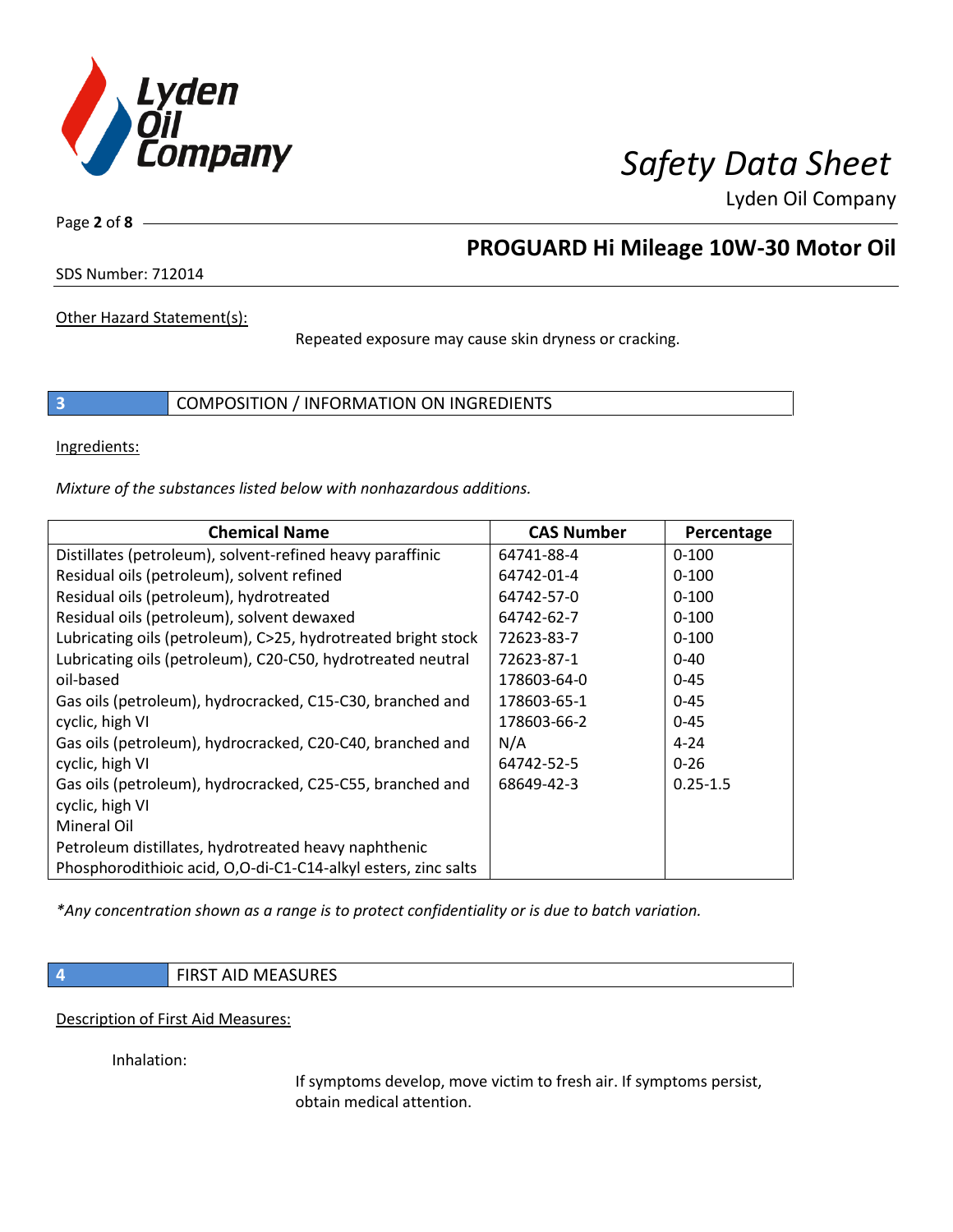

| Page 3 of 8 $-$                               |                        |                                                                                                                                                                                                   |
|-----------------------------------------------|------------------------|---------------------------------------------------------------------------------------------------------------------------------------------------------------------------------------------------|
| <b>SDS Number: 712014</b>                     |                        | <b>PROGUARD Hi Mileage 10W-30 Motor Oil</b>                                                                                                                                                       |
|                                               |                        |                                                                                                                                                                                                   |
| Skin Contact:                                 |                        | Wash with soap and water. Remove contaminated clothing and wash<br>before reuse. Get medical attention if needed.                                                                                 |
| Eye Contact:                                  |                        |                                                                                                                                                                                                   |
|                                               |                        | Rinse opened eye for several minutes under running water. If<br>symptoms persist, consult medical attention.                                                                                      |
| Ingestion:                                    |                        |                                                                                                                                                                                                   |
|                                               | attention.             | Rinse mouth with water. If symptoms develop, obtain medical                                                                                                                                       |
| Symptoms and Effects, both acute and delayed: |                        |                                                                                                                                                                                                   |
|                                               |                        | No further relevent data available.                                                                                                                                                               |
| <b>Recommended Actions:</b>                   |                        | Treat symptomatically. Call a doctor or poison<br>control center for guidance.                                                                                                                    |
| 5                                             | FIRE FIGHTING MEASURES |                                                                                                                                                                                                   |
| Recommended Fire-Extinguishing Equipment:     |                        | Use dry powder, foam, or carbon dioxide fire<br>extinguishers. Water may be ineffective in fighting<br>an oil fire unless used by experienced fire fighters.                                      |
| Possible Hazards During a Fire:               |                        | Hazardous combustion products may include: A<br>complex mixture of airborne solid and liquid<br>particulates and gases (smoke). Carbon monoxide.<br>Unidentified organic and inorganic compounds. |
| Recommendations to Firefighters:              |                        |                                                                                                                                                                                                   |

No special measures required.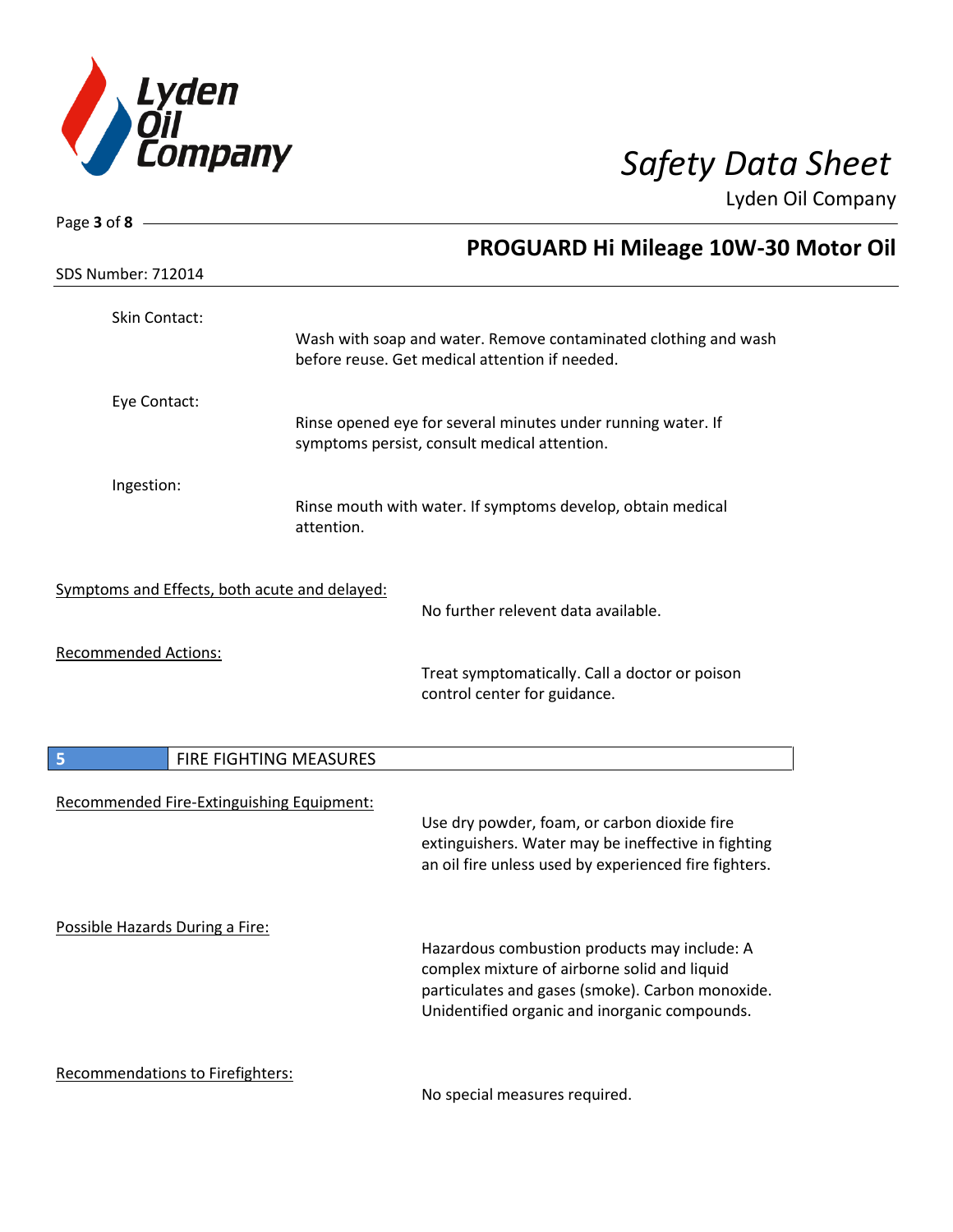

**PROGUARD Hi Mileage 10W-30 Motor Oil**

Lyden Oil Company

SDS Number: 712014

Page **4** of **8**

| 6                                 | <b>ACCIDENTAL RELEASE MEASURES</b>      |                                                                                     |
|-----------------------------------|-----------------------------------------|-------------------------------------------------------------------------------------|
| <b>Personal Precautions:</b>      |                                         | Avoid contact with skin, eyes, and clothing.<br>Keep away from sources of ignition. |
| <b>Emergency Procedures:</b>      |                                         | Contain spilled material, collect in suitable and<br>properly labeled containers.   |
| <b>Environmental Precautions:</b> |                                         | Do not allow to reach sewage system or any water                                    |
|                                   |                                         | course.<br>Do not allow to enter ground waters.                                     |
| Cleanup Procedures:               |                                         | Pick up excess with inert absorbant material.                                       |
| $\overline{7}$                    | <b>HANDLING AND STORAGE</b>             |                                                                                     |
| <b>Handling Precautions:</b>      |                                         | Handle with care and avoid spillage on the floor.                                   |
|                                   |                                         | Do not cut, weld, drill, grind, braze, or solder<br>container.                      |
| <b>Storage Requirements:</b>      |                                         | Keep container tightly sealed.<br>Keep away from sources of ignition.               |
| 8                                 | EXPOSURE CONTROLS / PERSONAL PROTECTION |                                                                                     |
| <b>Exposure Limits:</b>           |                                         |                                                                                     |
|                                   |                                         |                                                                                     |

All ventilation should be designed in accordance with OSHA standard (29 CFR 1910.94).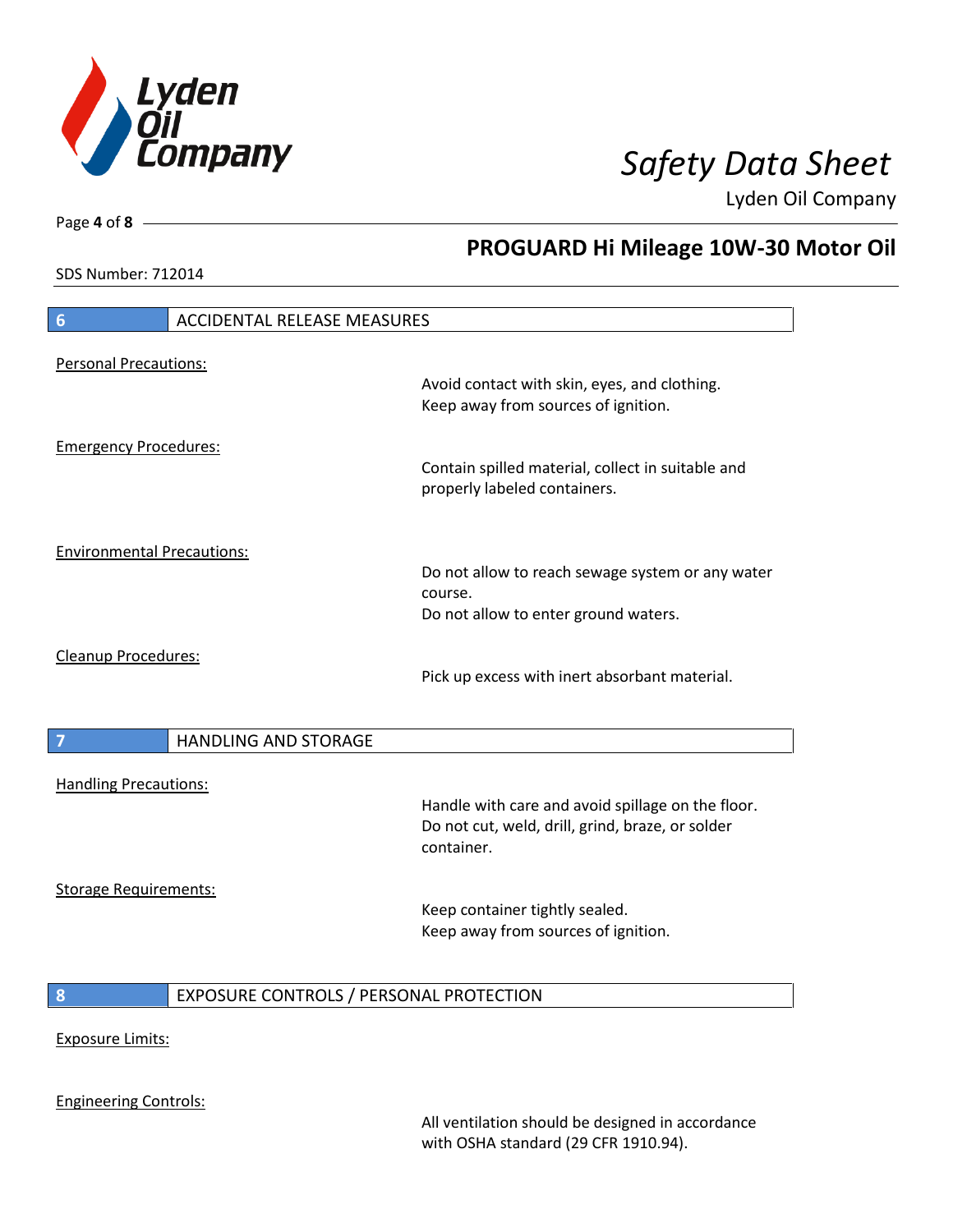

Page **5** of **8**

# **PROGUARD Hi Mileage 10W-30 Motor Oil**

SDS Number: 712014

Personal Protective Equipment:

Wash hands before breaks and at the end of work. Use safety glasses and gloves.

### **9** PHYSICAL AND CHEMICAL PROPERTIES

| Color:                        | Amber                                          |
|-------------------------------|------------------------------------------------|
| <b>Physical State:</b>        | Liquid                                         |
| Odor:                         | Petroleum                                      |
| <b>Odor Threshold:</b>        | Data not available                             |
| pH:                           | Data not available                             |
| <b>Melting Point:</b>         | Data not available                             |
| <b>Boiling Point:</b>         | 246° C / 475° F                                |
| <b>Boiling Range:</b>         | Data not available                             |
| Flash Point:                  | 190° C / 380° F (COC Method)                   |
| <b>Evaporation Rate:</b>      | Data not available                             |
| Flammability:                 | Data not available                             |
| Flammability Limits:          | Data not available                             |
| Vapor Pressure:               | $<$ 1 mmHg at 20 $^{\circ}$ C                  |
| Vapor Density:                | Data not available                             |
| <b>Relative Density:</b>      | 7.33 pounds per gallon at 60°F                 |
| Solubilities:                 | Insoluble in water                             |
| <b>Partition Coefficient:</b> | Data not available                             |
| Auto-Ignition Temperature:    | Data not available                             |
| Decomposition Temperature:    | Data not available                             |
| Viscosity:                    | 10.8 mm <sup>2</sup> /sec (kinematic at 100°C) |

| 10                          | STABILITY AND REACTIVITY |                                                                  |
|-----------------------------|--------------------------|------------------------------------------------------------------|
| Stability:                  |                          | Stable under normal conditions.                                  |
| Reactivity:                 |                          | Not reactive under normal conditions.                            |
| <b>Conditions to Avoid:</b> |                          | Extreme temperature, sparks, open flame, and<br>direct sunlight. |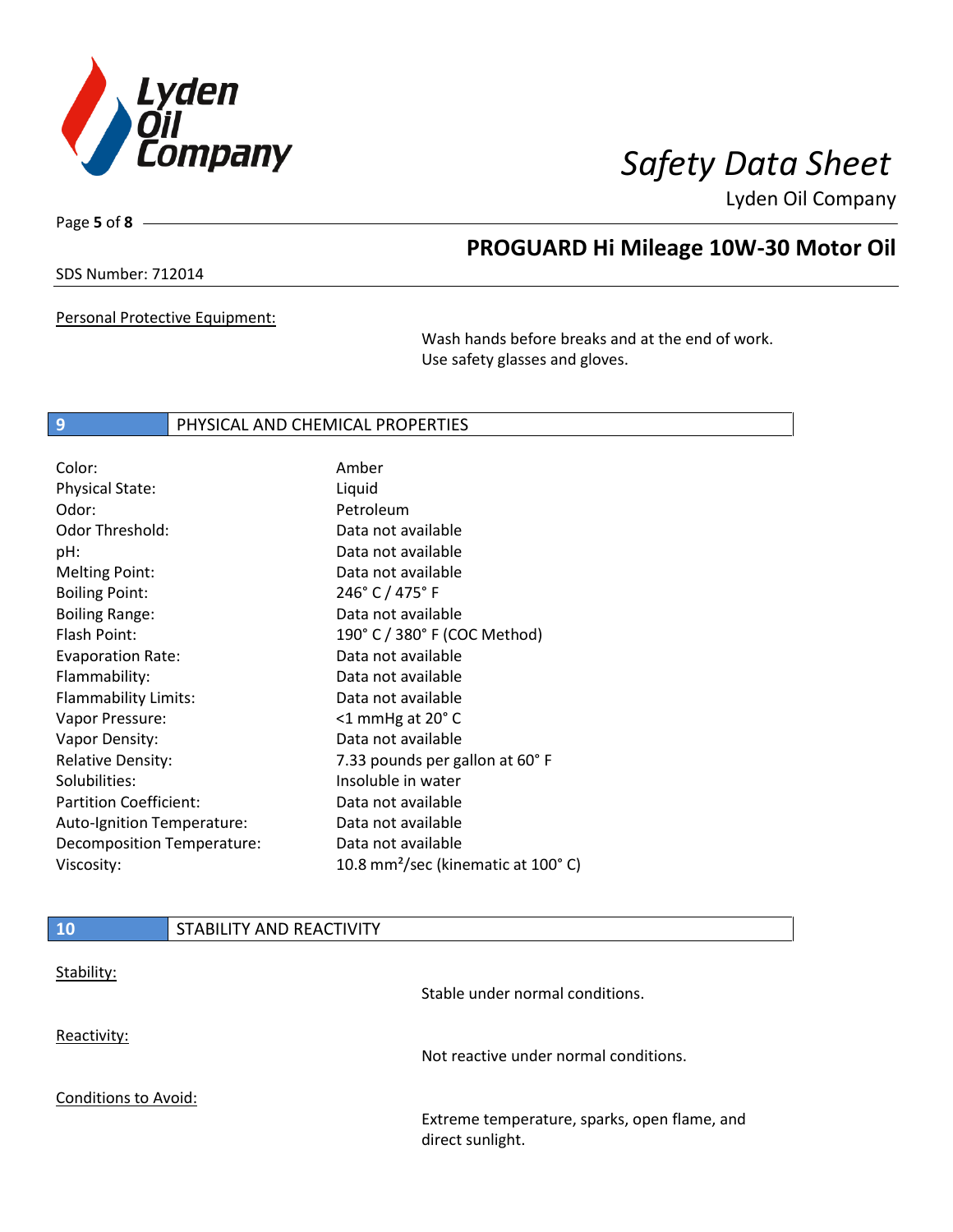

Page **6** of **8**

Lyden Oil Company

|                                                      | PROGUARD Hi Mileage 10W-30 Motor Oil                                    |
|------------------------------------------------------|-------------------------------------------------------------------------|
| <b>SDS Number: 712014</b>                            |                                                                         |
| <b>Hazardous Reactions:</b>                          |                                                                         |
|                                                      | No known hazardous reactions.                                           |
| Incompatible Materials:                              |                                                                         |
|                                                      | No further relevant information available.                              |
| Decomposition Products:                              |                                                                         |
|                                                      | Hazardous decomposition products are not<br>expected to form.           |
|                                                      |                                                                         |
| <b>TOXICOLOGICAL INFORMATION</b><br>11               |                                                                         |
| Routes of Exposure:                                  |                                                                         |
|                                                      | Skin and eye contact are the primary routes of                          |
|                                                      | exposure although exposure may occur following<br>accidental ingestion. |
| <b>Exposure Effects:</b>                             |                                                                         |
|                                                      | Repeated skin contact may cause dermatitis or an<br>oil acne.           |
| <b>Measures of Toxicity:</b>                         |                                                                         |
|                                                      | No test data available.                                                 |
| Carcinogenic/Mutagenic Precautions:                  |                                                                         |
|                                                      | Non-carcinogenic and not expected to be<br>mutagentic.                  |
|                                                      |                                                                         |
| <b>ECOLOGICAL INFORMATION</b><br>12                  |                                                                         |
| <b>Ecological Precautions:</b>                       |                                                                         |
|                                                      | Avoid exposing to the environment.                                      |
| <b>Ecological Effects:</b>                           |                                                                         |
| No specific environmental or aquatic data available. |                                                                         |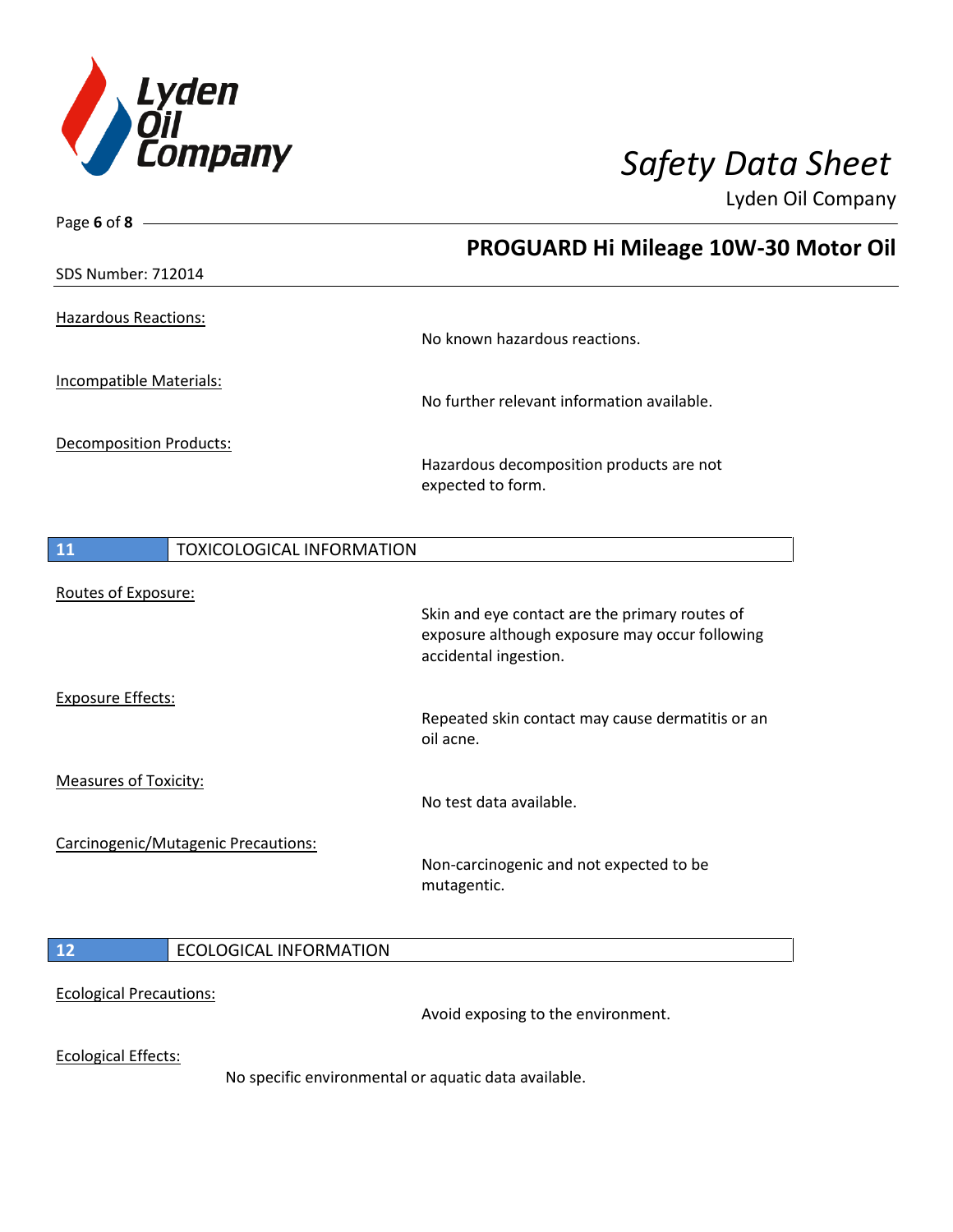

**PROGUARD Hi Mileage 10W-30 Motor Oil**

Lyden Oil Company

SDS Number: 712014

Page **7** of **8**

| 13                                                                                         | DISPOSAL CONSIDERATIONS                                                              |                                                                                             |
|--------------------------------------------------------------------------------------------|--------------------------------------------------------------------------------------|---------------------------------------------------------------------------------------------|
| Disposal Methods:                                                                          |                                                                                      |                                                                                             |
|                                                                                            |                                                                                      | Dispose of waste material in accordance with all<br>local, state, and federal requirements. |
| Disposal Containers:                                                                       |                                                                                      | Use properly approved container for disposal.                                               |
| <b>Special Precautions:</b>                                                                |                                                                                      | Do not flush to surface waters or drains.                                                   |
| 14                                                                                         | <b>TRANSPORT INFORMATION</b>                                                         |                                                                                             |
| UN Number:<br><b>UN Shipping Name:</b><br><b>Transport Hazard Class:</b><br>Packing Group: | Data not available<br>Data not available<br>Data not available<br>Data not available |                                                                                             |
| <b>Environmental Hazards:</b>                                                              |                                                                                      | Data not available                                                                          |
| <b>Bulk Transport Guidance:</b>                                                            |                                                                                      | Data not available                                                                          |
| <b>Special Precautions:</b>                                                                |                                                                                      | Not regulated by DOT.                                                                       |
| 15                                                                                         | <b>REGULATORY INFORMATION</b>                                                        |                                                                                             |

This material and all of its components are listed on the Inventory of Existing Chemical Substances under the Toxic Substances Control Act.